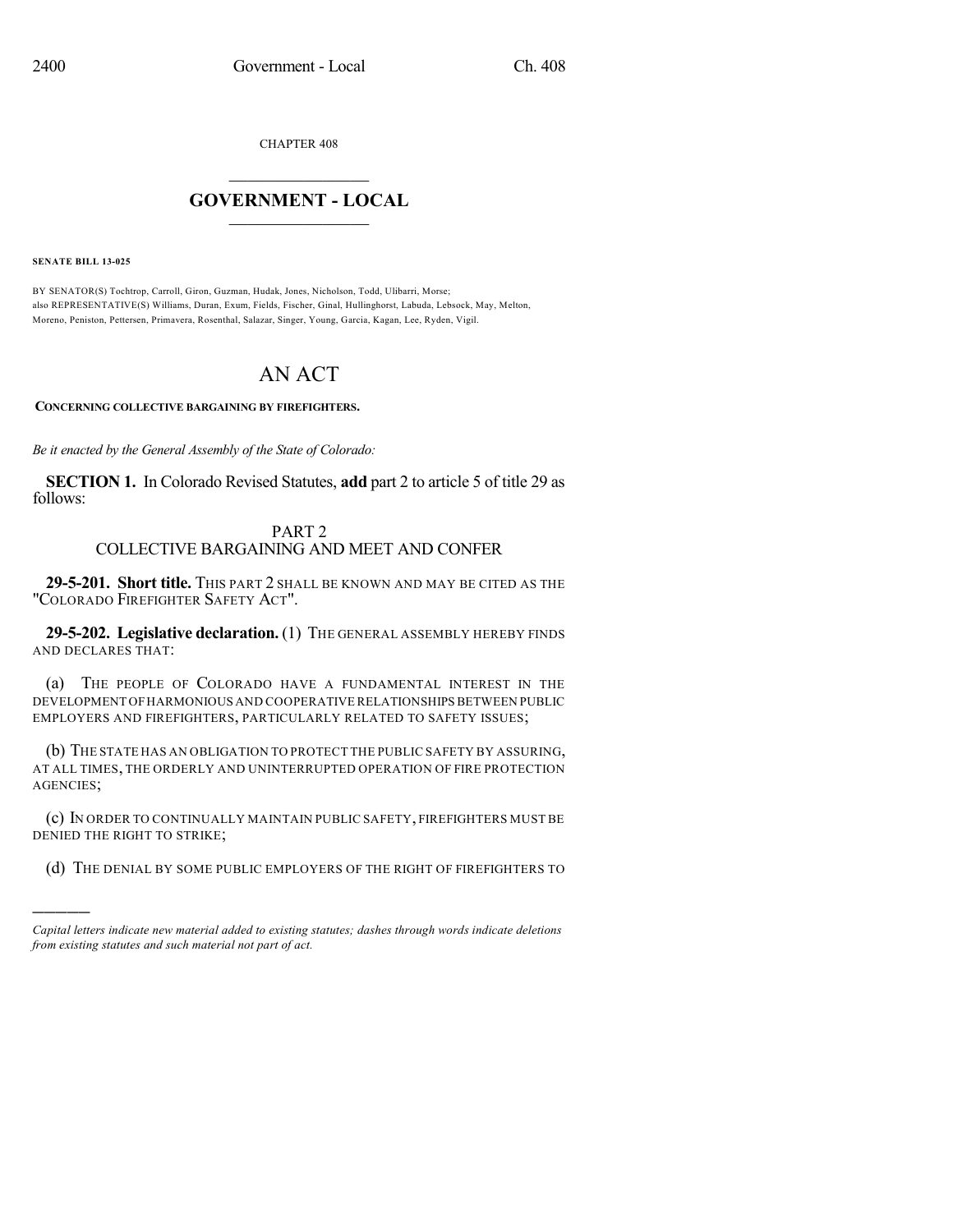ORGANIZE AND BARGAIN COLLECTIVELY OR MEET AND CONFER LEADS TO VARIOUS FORMS OF STRIFE AND UNREST, WHICH OBSTRUCT PUBLIC SAFETY, AND WHEN THE RIGHT TO STRIKE IS DENIED, COLLECTIVE BARGAINING WITH THE POSSIBILITY TO MEET AND CONFER ARE THE APPROPRIATE COUNTERBALANCE TO PREVENT THE OBSTRUCTIONS TO PUBLIC SAFETY;

(e) UNRESOLVED DISPUTES BETWEEN FIREFIGHTERS AND THEIR PUBLIC EMPLOYERS HARM THE PUBLIC, THE GOVERNMENTAL AGENCIES, AND THE EMPLOYEES INVOLVED;

(f) EXPERIENCE HAS PROVEN THAT LEGAL PROTECTION OF THE RIGHT OF FIREFIGHTERS TO ORGANIZE SAFEGUARDS PUBLIC SAFETY BY REMOVING CERTAIN RECOGNIZED SOURCES OF STRIFE AND UNREST AND ENCOURAGING PRACTICES FUNDAMENTAL TO THE AMICABLE RESOLUTION OF DISPUTES OVER COMPENSATION, HOURS,AND TERMS AND CONDITIONS OF EMPLOYMENT AND BY CREATING EQUALITY OF BARGAINING POWER BETWEEN PUBLIC EMPLOYERS AND THE FIREFIGHTERS THAT THEY EMPLOY;

(g) THE COLORADO WILDFIRES OF 2012 DEMONSTRATE THE POTENTIAL FOR LOSS OF LIFE AND PROPERTY DAMAGE ASSOCIATED WITH NATURAL DISASTERS. RESPONDING TO NATURAL DISASTERS REQUIRES A COORDINATED RESPONSEBY,AND THE SIGNIFICANT CONTRIBUTION OF STAFFING AND RESOURCES FROM, FIRE DEPARTMENTS ALL AROUND THE STATE. THE DEPARTMENTS ARE REQUIRED TO WORK CLOSELY WITH ONE ANOTHER DURING THESE TIMES, WHICH DEMONSTRATES THE STATEWIDE NATURE OF FIRE PROTECTION AND NATURAL DISASTER RESPONSE.MOST DEPARTMENTS HAVE AUTOMATIC MUTUAL AID AGREEMENTS WITH ADJACENT DEPARTMENTS THAT BLUR JURISDICTIONAL LINES EVEN FURTHER. THE ABILITY TO COORDINATE AND COOPERATE IS CRITICAL TO EFFECTIVE FIRE PROTECTION AND DISASTER RESPONSE IN THE STATE.

(h) IT IS THE POLICY OF THIS STATE TO ELIMINATE THE CAUSES OF CERTAIN SUBSTANTIAL OBSTRUCTIONS TO PUBLIC SAFETY AND TO MITIGATE AND ELIMINATE THESE OBSTRUCTIONS WHEN THEY OCCUR BY:

(I) PROTECTING THE EXERCISE BY FIREFIGHTERS OF FULL FREEDOM OF ASSOCIATION, SELF-ORGANIZATION, AND OTHER MUTUAL AID OR PROTECTION WITHOUT FEAR OF INTIMIDATION OR RETALIATION;

(II) ENCOURAGING AND PROMOTING THE PRACTICE AND PROCEDURE OF COLLECTIVE BARGAINING;

(III) PROTECTING THE RIGHT OF FIREFIGHTERS TO DESIGNATE REPRESENTATIVES OF THEIR OWN CHOOSING FOR THE PURPOSE OF COLLECTIVE BARGAINING, AND PROTECTING THEIR RIGHT TO PARTICIPATE IN THE POLITICAL PROCESS WHILE OFF DUTY AND NOT IN UNIFORM, LIKE ANY OTHER CITIZEN OF THIS STATE; AND

(IV) IF APPROVED BY A VOTE OF THE CITIZENS OF A JURISDICTION, OBLIGATING PUBLIC EMPLOYERS AND EMPLOYEE ORGANIZATIONS OF FIREFIGHTERS TO ENTER INTO COLLECTIVE BARGAINING WITH THE WILLINGNESS TO RESOLVE DISPUTES RELATING TO COMPENSATION, HOURS, AND THE TERMS AND CONDITIONS OF EMPLOYMENT AND TO REDUCE TO WRITING ANY AGREEMENTS REACHED THROUGH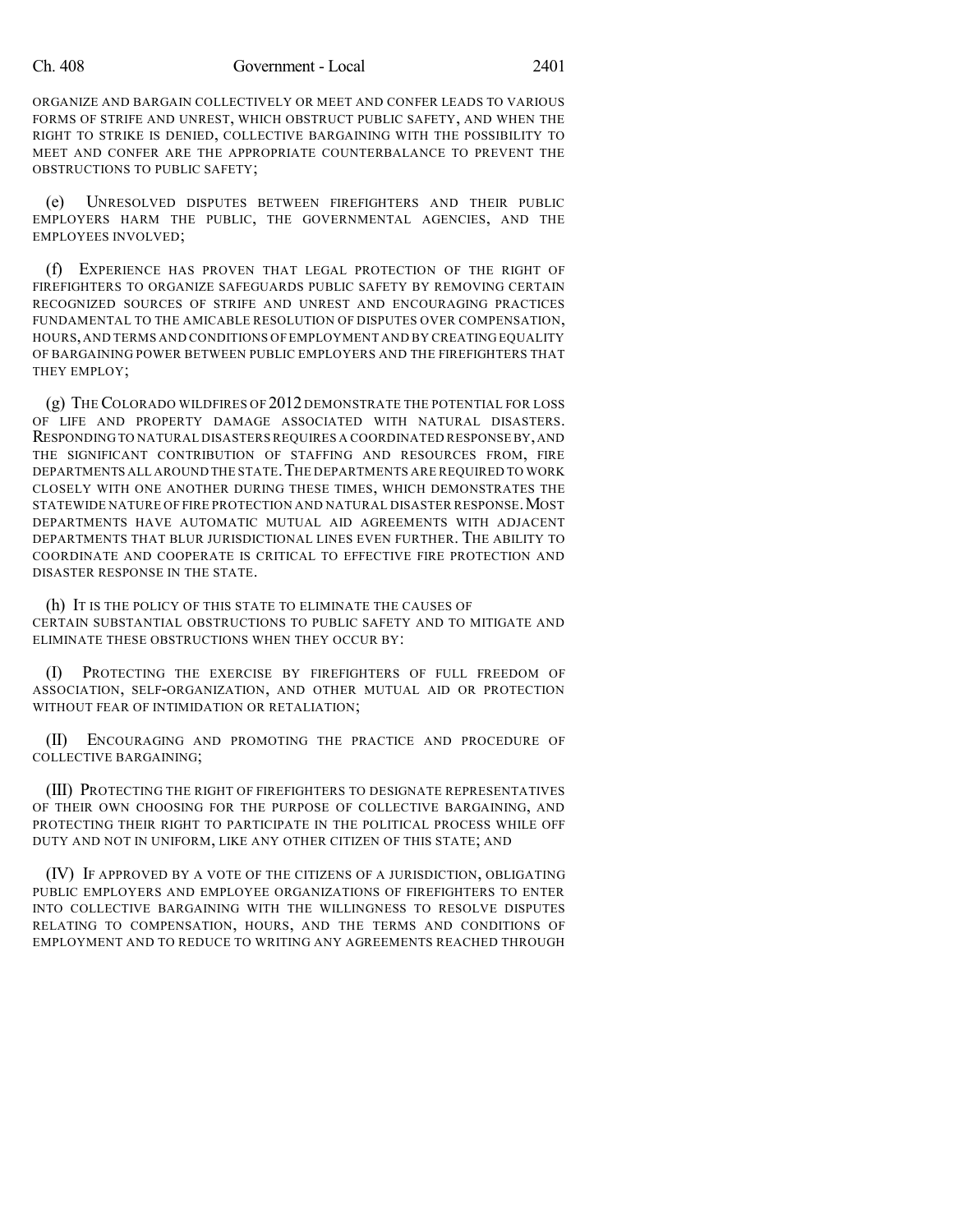#### NEGOTIATIONS; AND

(i) COLLECTIVE BARGAINING FOR FIREFIGHTERS IS A MATTER OF STATEWIDE CONCERN THAT AFFECTS THE PUBLIC SAFETY AND GENERAL WELFARE, AS THE COLORADO SUPREME COURT HELD IN *CITY OF AURORA V. AURORA FIREFIGHTERS' PROTECTIVE ASSOCIATION,* 193COLO. 437, 566 P.2D 1356 (1977). THE CITIZENS OF COLORADO HAVE THE RIGHT TO EXPECT A CONSISTENTLY HIGH LEVEL OF PUBLIC SAFETY THROUGHOUT THE STATE,WHICH WILL ALLOW THE ECONOMY OF COLORADO TO GROW AND PROSPER.

(2) IT IS ALSO THE POLICY OF THIS STATE TO OBLIGATE PUBLIC EMPLOYERS TO MEET AND CONFER WITH THEIR FIREFIGHTERS, UPON REQUEST, TO DISCUSS SAFETY, EQUIPMENT, AND NONCOMPENSATORY MATTERS.

**29-5-203. Definitions.**AS USED IN THIS PART 2,UNLESS THE CONTEXT OTHERWISE REQUIRES:

(1) "ADVISORY FACT-FINDER" MEANS THE PERSON AGREED UPON BY THE PARTIES OR APPOINTED BY THE AMERICAN ARBITRATION ASSOCIATION, ITS SUCCESSOR ORGANIZATION, OR A SIMILAR ORGANIZATION AGREED UPON BY BOTH PARTIES IN ACCORDANCE WITH SECTION 29-5-210.

(2) "BARGAINING UNIT" MEANS ALL FIREFIGHTERS EMPLOYED BY THE SAME PUBLIC EMPLOYER, EXCLUDING SUPERVISORS.

(3) "COLLECTIVE BARGAINING" MEANS THE PERFORMANCE OF THE MUTUAL OBLIGATION OF A PUBLIC EMPLOYER, THROUGH ITS DESIGNATED REPRESENTATIVES, AND AN EXCLUSIVE REPRESENTATIVE TO MEET AT REASONABLE TIMES AND PLACES AND NEGOTIATE IN GOOD FAITH WITH RESPECT TO COMPENSATION, HOURS, AND TERMS AND CONDITIONS OF EMPLOYMENT, TO MEET AND NEGOTIATE IN GOOD FAITH ANY QUESTION ARISING UNDER A COLLECTIVE BARGAINING AGREEMENT, AND TO EXECUTE A WRITTEN CONTRACT INCORPORATING ANY AGREEMENTS REACHED.

(4) "COLLECTIVE BARGAINING AGREEMENT"MEANS AN AGREEMENT NEGOTIATED BETWEEN AN EXCLUSIVE REPRESENTATIVE AND A PUBLIC EMPLOYER, INCLUDING ONE ACCEPTED BY THE PARTIES AFTER FACT-FINDING, IN ADDITION TO ANY TERMS APPROVED BY THE REGISTERED ELECTORS OF A PUBLIC EMPLOYER PURSUANT TO SECTION 29-5-210.

(5) "COLLECTIVE BARGAINING PROVISIONS OF THIS PART 2" MEANS ALL OF THIS PART 2;EXCEPT THAT SECTIONS 29-5-202,29-5-203(7),(13), AND (14);29-5-204(1) (a), (1) (e), (2), AND (3); 29-5-205; 29-5-211; 29-5-212 (4) AND (5); 29-5-213; AND 29-5-214 SHALL APPLY TO ALL PUBLIC EMPLOYERS AND FIREFIGHTERS WITHOUT REGARD TO SECTION 29-5-206.

(6) "COMPENSATION" MEANS BASE WAGES OR SALARY; ANY FORM OF DIRECT MONETARY PAYMENTS; EMPLOYER-PAID HEALTH, ACCIDENT, LIFE, AND DISABILITY INSURANCE PROGRAMS; EMPLOYER-PAID PENSION PROGRAMS, INCLUDING THE AMOUNT OF PENSION AND CONTRIBUTIONS TO THE EXTENT NOT CONTROLLED BY LAW; DEFERRED COMPENSATION; RETIREE HEALTH PROGRAMS; PAID TIME OFF; UNIFORM AND EQUIPMENT ALLOWANCES; EXPENSE REIMBURSEMENT; AND ALL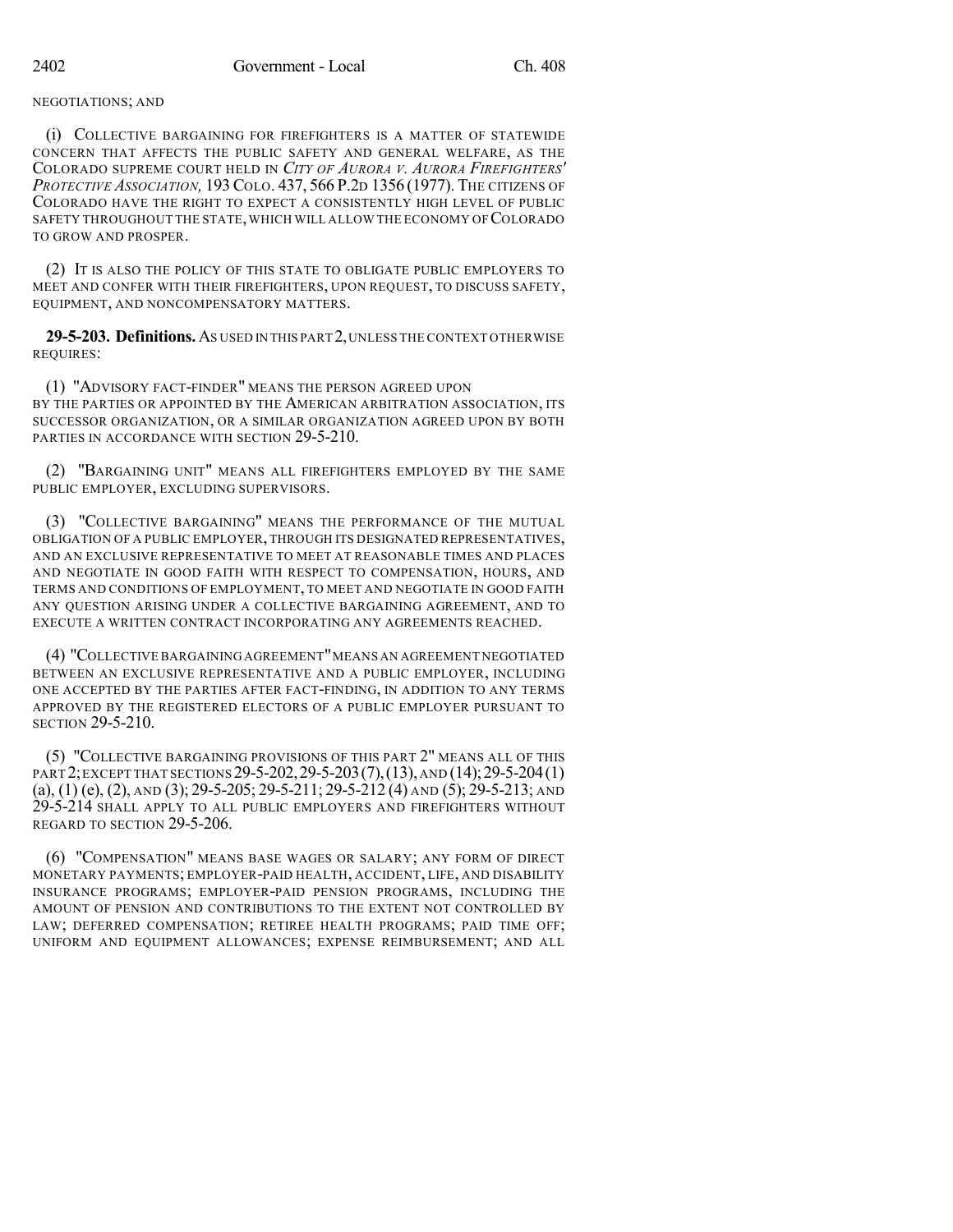ELIGIBILITY CONDITIONS FOR COMPENSATION.

(7) "EMPLOYEE ORGANIZATION" MEANS AN ORGANIZATION THAT ADMITS FIREFIGHTERS EMPLOYED BY A PUBLIC EMPLOYER TO MEMBERSHIP AND REPRESENTS FIREFIGHTERS IN COLLECTIVE BARGAINING OR THE MEET AND CONFER PROCESS. "EMPLOYEE ORGANIZATION" INCLUDES A PERSON ACTING AS AN OFFICER, REPRESENTATIVE, OR AGENT OF AN EMPLOYEE ORGANIZATION.

(8) "EXCLUSIVE REPRESENTATIVE" MEANS THE EMPLOYEE ORGANIZATION RECOGNIZED BY THE PUBLIC EMPLOYER OR NAMED IN A PETITION FILED PURSUANT TO SECTION 29-5-206.

(9) "FINAL OFFER" MEANS THE LATEST WRITTEN OFFER MADE BY AN EXCLUSIVE REPRESENTATIVE TO A PUBLIC EMPLOYER AND BY A PUBLIC EMPLOYER TO AN EXCLUSIVE REPRESENTATIVE AT LEAST SEVEN DAYS PRIOR TO THE BEGINNING OF AN IMPASSE RESOLUTION HEARING AS DESCRIBED IN SECTION 29-5-210.

(10) "FIREFIGHTER" MEANS AN EMPLOYEE OF A PUBLIC EMPLOYER WHOSE PRIMARY DUTIES ARE DIRECTLY INVOLVED WITH THE PROVISION OF FIRE PROTECTION OR FIREFIGHTINGSERVICES."FIREFIGHTER"DOES NOT INCLUDECLERICAL PERSONNEL OR VOLUNTEER FIREFIGHTERS AS DEFINED IN SECTION 31-30-1102, C.R.S.

(11) "GENERAL ELECTION" MEANS A GENERAL MUNICIPAL ELECTION, REGULAR SPECIAL DISTRICT BOARD ELECTION,STATEWIDE PRIMARY ELECTION,OR STATEWIDE GENERAL ELECTION.

(12) "PARTY" MEANS AN EXCLUSIVE REPRESENTATIVE OR A PUBLIC EMPLOYER.

(13) "PUBLIC EMPLOYER" MEANS A MUNICIPALITY, INCLUDING A HOME RULE MUNICIPALITY, SPECIAL DISTRICT, FIRE AUTHORITY, OR COUNTY IMPROVEMENT DISTRICT, THAT OFFERS FIRE PROTECTION SERVICE AND EMPLOYS TWO OR MORE FIREFIGHTERS.

(14) "STRIKE"MEANS THE FOLLOWING CONCERTED ACTIONS TAKEN BY MEMBERS OF A BARGAINING UNIT FOR THE PURPOSE OF INDUCING, INFLUENCING, OR COERCING A CHANGE IN THE TERMS AND CONDITIONS OF EMPLOYMENT, COMPENSATION, RIGHTS, PRIVILEGES, OR OBLIGATIONS OF EMPLOYMENT:

(a) FAILURE TO REPORT FOR DUTY;

(b) WILLFUL ABSENCE FROM A POSITION;

(c) STOPPING OR DELIBERATELY SLOWING WORK;

(d) WITHHOLDING, IN WHOLE OR IN PART, THE FULL, FAITHFUL, AND PROPER PERFORMANCE OF DUTIES OF EMPLOYMENT; OR

(e) INTERRUPTING THE OPERATIONS OF THE PUBLIC EMPLOYER.

(15) "SUPERVISOR" MEANS THE CHIEF AND ALL OFFICERS IN THE RANK OR POSITION IMMEDIATELY BELOW THE CHIEF WHO REPORT DIRECTLY TO THE CHIEF.NO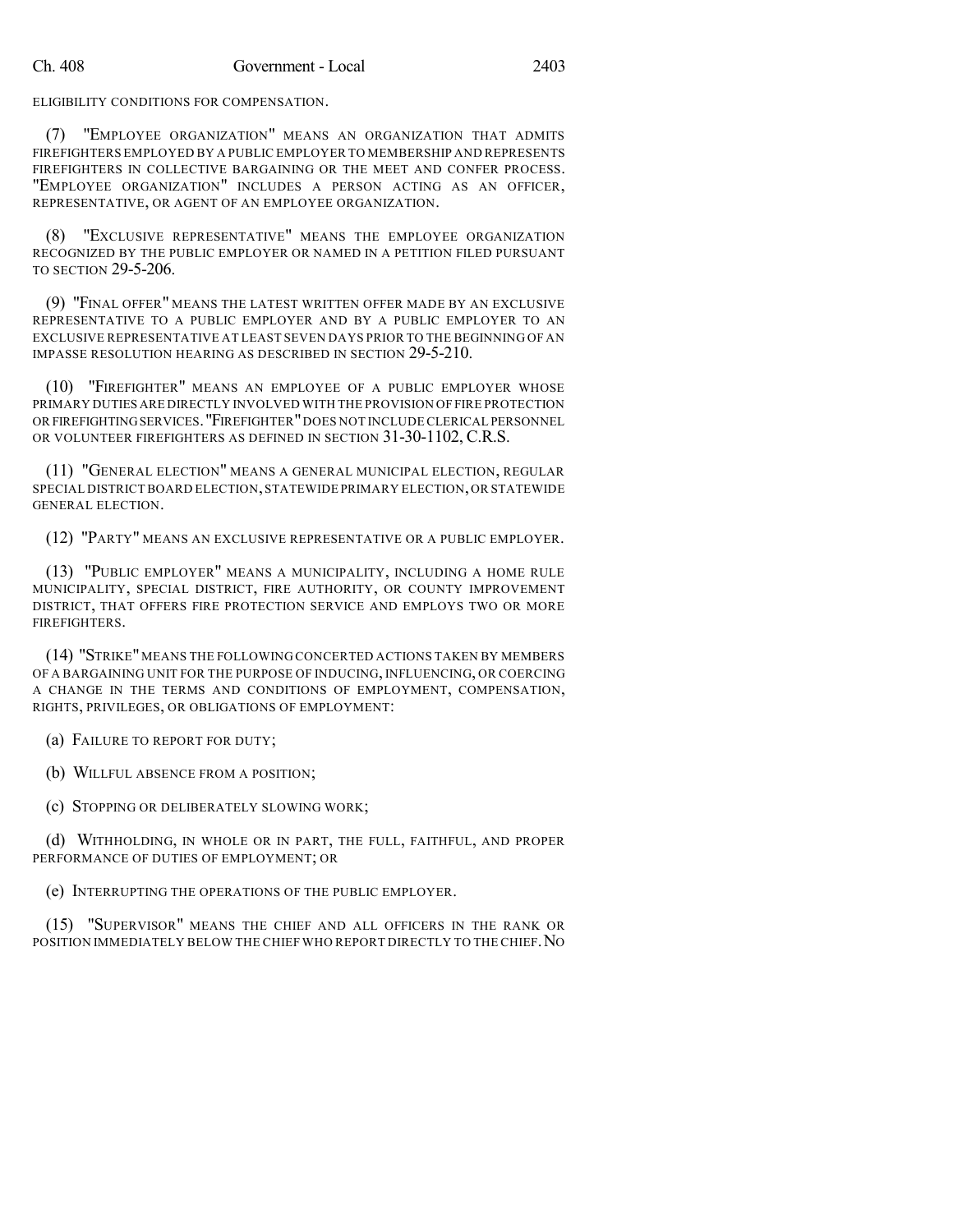OTHER FIREFIGHTER IS INCLUDED IN THE DEFINITION OF SUPERVISOR FOR THE PURPOSES OF THIS PART 2.

(16) "TERMS AND CONDITIONS OF EMPLOYMENT"MEANS COMPENSATION,HOURS, AND ALL MATTERS AFFECTINGTHE EMPLOYMENT OFFIREFIGHTERS,INCLUDING ITEMS RELATED TO SAFETY,EXCEPT THE BUDGET AND ORGANIZATIONAL STRUCTURE OFTHE PUBLIC EMPLOYER

**29-5-204. Rights of firefighters.** (1) FIREFIGHTERS HAVE THE RIGHT TO:

(a) ORGANIZE, FORM, JOIN, OR ASSIST AN EMPLOYEE ORGANIZATION OR TO REFRAIN FROM DOING SO;

(b) NEGOTIATE COLLECTIVELY OR ADDRESS GRIEVANCES THROUGH REPRESENTATIVES OF THEIR OWN CHOOSING;

(c) ENGAGE IN OTHER CONCERTED ACTIVITY FOR THE PURPOSE OF COLLECTIVE BARGAINING OR OTHER MUTUAL AID OR PROTECTION, IF AND TO THE EXTENT THAT THE ACTIVITY IS NOT PROHIBITED BY THIS PART 2OR ANY OTHER LAW OF COLORADO;

(d) BE REPRESENTED BY AN EXCLUSIVE REPRESENTATIVE WITHOUT DISCRIMINATION, INTIMIDATION, OR RETALIATION; AND

(e) FULLY PARTICIPATE IN THE POLITICAL PROCESS OF THEIR PUBLIC EMPLOYERS WHILE OFF DUTY AND NOT IN UNIFORM, INCLUDING SPEAKING WITH MEMBERS OF THE PUBLIC EMPLOYER'S GOVERNING BODY AND ENGAGING IN OTHER LEGITIMATE POLITICAL ACTIVITIES IN THE SAME MANNER AS OTHER CITIZENS OF COLORADO WITHOUT DISCRIMINATION, INTIMIDATION, OR RETALIATION.

(2) NOTHING IN THIS PART 2 LIMITS THE RIGHT OF A SUPERVISOR TO BE A MEMBER OF AN EMPLOYEE ORGANIZATION.

(3) NOTHING IN THIS PART 2 APPLIES TO VOLUNTEER FIREFIGHTERS.

**29-5-205. Obligation to meet and confer.** (1) UNLESS THE PUBLIC EMPLOYER AND ITS FIREFIGHTERS ARE ALREADY PARTY TO A COLLECTIVE BARGAINING AGREEMENT OR THE PUBLIC EMPLOYER HAS OPTED INTO THE COLLECTIVE BARGAINING PROVISIONS OF THIS PART 2, IF REQUESTED TO DO SO BY THE FIREFIGHTERS OR THEIR EMPLOYEE ORGANIZATION, A PUBLIC EMPLOYER HAS THE OBLIGATION TO MEET AND CONFER WITH ITS FIREFIGHTERS OR THEIR EMPLOYEE ORGANIZATION TO DISCUSS POLICIES AND OTHER MATTERS RELATING TO THEIR EMPLOYMENT, INCLUDING SAFETY AND EQUIPMENT, BUT NOT INCLUDING COMPENSATION.

(2) THE OBLIGATION TO MEET AND CONFER DOES NOT INCLUDE THE OBLIGATION TO ENGAGE IN COLLECTIVE BARGAINING UNLESS APPROVED BY THE VOTERS PURSUANT TO SECTION 29-5-206.THE OBLIGATION TO MEET AND CONFER INCLUDES THE OBLIGATION TO RECOGNIZE THE EMPLOYEE ORGANIZATION THATREQUESTS THE MEET AND CONFER PROCESS.

# **29-5-206. Vote of the citizens to obligate a public employer to engage in**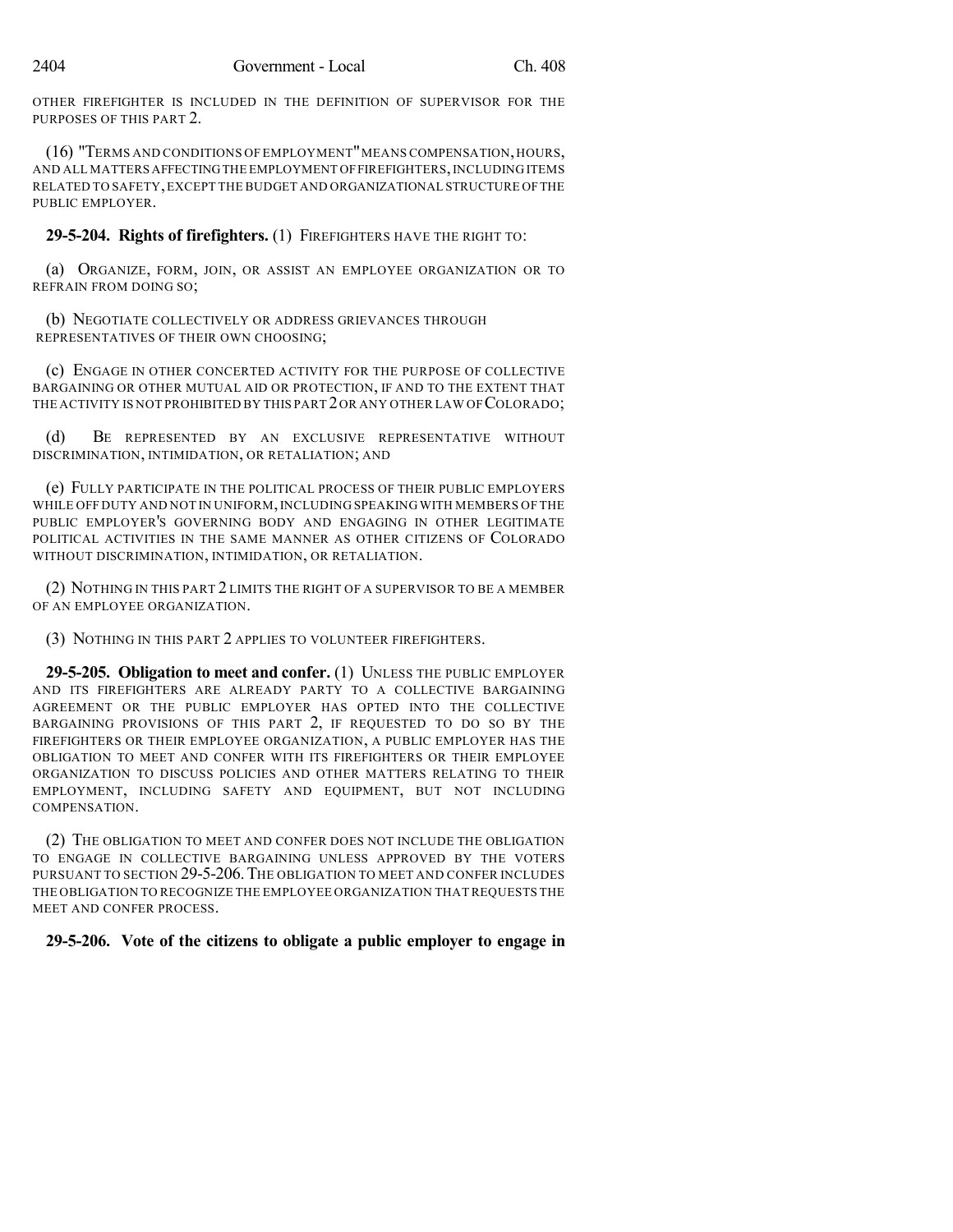#### Ch. 408 Government - Local 2405

**collective bargaining.** (1) IF A PETITION SIGNED BY AT LEAST FIVE PERCENT OF THE NUMBER OF PERSONS WHO VOTED IN THE LAST GENERAL MUNICIPAL ELECTION, GENERAL DISTRICT ELECTION, OR THE TOTAL VOTES OF EACH PARTY'S GENERAL ELECTION IN THE CASE OF A FIRE AUTHORITY, UNLESS PETITION REQUIREMENTS ARE OTHERWISE OUTLINED BY CITY CHARTER OR LOCAL ORDINANCE, ASKS THE PUBLIC EMPLOYER TO ENGAGE IN COLLECTIVE BARGAINING WITH A NAMED EMPLOYEE ORGANIZATION, THE PUBLIC EMPLOYER SHALL PLACE ON THE BALLOT AT THE NEXT GENERAL ELECTION THE FOLLOWING QUESTION FOR A YES OR NO VOTE: "SHOULD THE FIREFIGHTERS EMPLOYED BY THE [NAME OF THE PUBLIC EMPLOYER]BE COVERED BY THE "COLORADO FIREFIGHTER SAFETY ACT"?". IF A MAJORITY OF THE REGISTERED ELECTORS VOTING ON THIS QUESTION VOTE "YES", THE PUBLIC EMPLOYER IS OBLIGATED TO ENGAGE IN COLLECTIVE BARGAINING PURSUANT TO THIS PART 2, AND THE EMPLOYEE ORGANIZATION NAMED IN THE PETITION BECOMES THE EXCLUSIVE REPRESENTATIVE OF THE FIREFIGHTERS OF THAT PUBLIC EMPLOYER. IF A MAJORITY OF THE REGISTERED ELECTORS VOTING ON THIS QUESTION VOTE "NO", THE PUBLIC EMPLOYER WILL NOT BE OBLIGATED TO ENGAGE IN COLLECTIVE BARGAINING UNDER THIS PART 2, AND THE MEET AND CONFER PROCESS IN SECTION 29-5-205 WILL CONTINUE TO APPLY TO THAT PUBLIC EMPLOYER.

(2) PRIOR TO CIRCULATING THE PETITION REFERENCED IN SUBSECTION (1) OF THIS SECTION TO COLLECT THE REQUIRED NUMBER OF SIGNATURES TO PLACE THE QUESTION ON THE BALLOT, AN EMPLOYEE ORGANIZATION MUST SUBMIT TO THE PUBLIC EMPLOYER A NOTICE OF INTENT TO CIRCULATE THE PETITION THAT CONTAINS SIGNATURES FROM FIREFIGHTERS EQUAL TO AT LEAST SEVENTY-FIVE PERCENT OF THE POTENTIAL BARGAINING UNIT. THE NOTICE NEED NOT BE IN ANY PARTICULAR FORMAT.

(3) IF THE ISSUE OF WHETHER THE PUBLIC EMPLOYER WILL BE COVERED BY THE COLLECTIVE BARGAINING PROVISIONS OF THIS PART 2HAS BEEN PREVIOUSLY VOTED ON, THE ISSUE MAY BE PLACED BEFORE THE VOTERS PURSUANT TO THE SAME PROCEDURE IN SUBSECTION (1) OF THIS SECTION, NO SOONER THAN FOUR YEARS AFTER THE ISSUE WAS LAST PREVIOUSLY VOTED UPON. IF THE COLLECTIVE BARGAINING PROVISIONS OF THIS PART 2 HAVE BEEN APPLIED TO THE PUBLIC EMPLOYER, THE BALLOT QUESTION PRESENTED IN ANY SUBSEQUENT ELECTION SHALL BE: "SHOULD THE FIREFIGHTERS EMPLOYED BY THE [NAME OF THE PUBLIC EMPLOYER] CONTINUE TO BE COVERED BY THE "COLORADO FIREFIGHTER SAFETY ACT"?".

(4) IF THERE IS A COLLECTIVE BARGAINING AGREEMENT IN EFFECT AT THE TIME OF SUBSEQUENT VOTES,AND IF ANY OF THOSE VOTESRESULTS IN THE PUBLIC EMPLOYER NO LONGER BEING COVERED BY THE COLLECTIVE BARGAINING PROVISIONS OF THIS PART 2,THE AGREEMENT SHALL REMAIN IN EFFECT FOR THE REMAINDER OF ITS TERM.

(5) NOTHING IN THIS SECTION PROHIBITS A PUBLIC EMPLOYER FROM VOLUNTARILY AGREEING TO BE COVERED BY THE COLLECTIVE BARGAINING PROVISIONS OF THIS ACT.

(6) THE COLLECTIVE BARGAINING PROVISIONS OF THIS PART 2 APPLY ONLY TO A PUBLIC EMPLOYER THAT EMPLOYS TWENTY-FOUR OR MORE FIREFIGHTERS.

### **29-5-207. Employee organization as exclusive representative.** (1) THE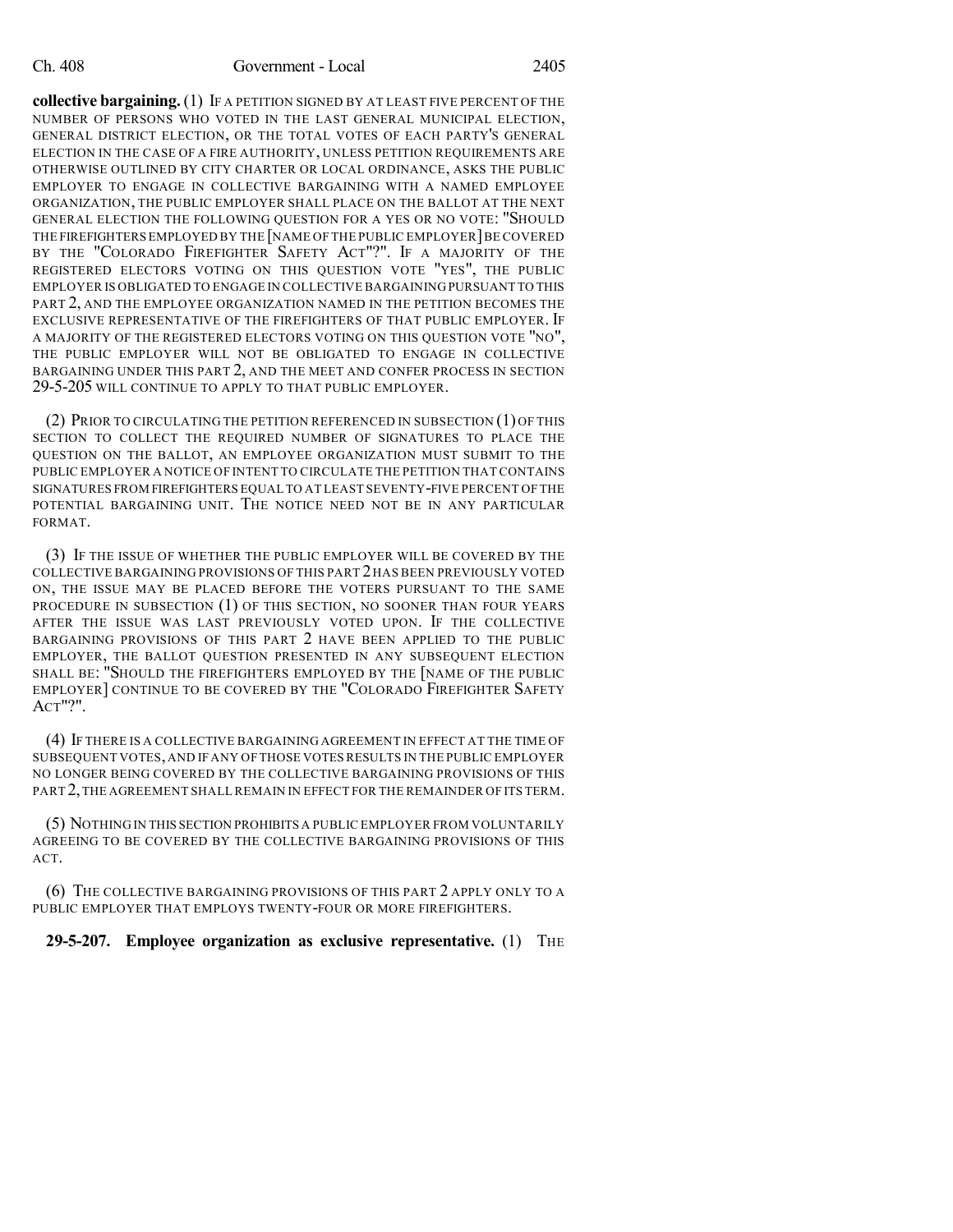EMPLOYEE ORGANIZATION RECOGNIZED OR NAMED IN THE PETITION PURSUANT TO SECTION 29-5-206 FOR THE PURPOSE OF COLLECTIVE BARGAINING BECOMES THE EXCLUSIVE REPRESENTATIVE OFALL FIREFIGHTERS IN THE BARGAINING UNIT FOR THE PURPOSE OF COLLECTIVE BARGAINING. THE EXCLUSIVE REPRESENTATIVE SHALL REPRESENT ALL FIREFIGHTERS IN THE BARGAINING UNIT WITHOUT DISCRIMINATION. IF AN EXCLUSIVE REPRESENTATIVE EXISTS IN A BARGAINING UNIT, A PUBLIC EMPLOYER SHALL NOT BARGAIN IN REGARD TO MATTERS COVERED BY THIS PART 2 WITH ANY FIREFIGHTER,GROUP OF FIREFIGHTERS IN THE BARGAINING UNIT,OR OTHER EMPLOYEE ORGANIZATION OF FIREFIGHTERS.

(2) (a) NOTHING IN THIS SECTION PREVENTS FIREFIGHTERS, INDIVIDUALLY OR AS A GROUP, FROM PRESENTING COMPLAINTS TO A PUBLIC EMPLOYER AND FROM HAVING COMPLAINTS ADJUSTED WITHOUT THE INTERVENTION OF THE EXCLUSIVE REPRESENTATIVE FOR THE BARGAINING UNIT OF WHICH THEY ARE A PART IF:

(I) THE EXCLUSIVE REPRESENTATIVE IS GIVEN AN OPPORTUNITY TO BE PRESENT AT THE ADJUSTMENT AND TO EXPRESS ITS VIEWS; AND

(II) THE ADJUSTMENT IS NOT INCONSISTENT WITH THE TERMS OF A COLLECTIVE BARGAINING AGREEMENT THEN IN EFFECTBETWEEN THE PUBLIC EMPLOYER AND THE EXCLUSIVE REPRESENTATIVE.

(b) THE ABILITY TO ADJUST COMPLAINTS AS DESCRIBED IN THIS SUBSECTION (2) DOES NOT INCLUDE THE USE OF ANY PROCESS IN A COLLECTIVE BARGAINING AGREEMENT TO RESOLVE GRIEVANCES OVER THE APPLICATION AND INTERPRETATION OF THE AGREEMENT.

(3) AN EMPLOYEE ORGANIZATION THAT IS AN EXCLUSIVE REPRESENTATIVE HAS THE RIGHT TO HAVE ITS DUES, INITIATION FEES, ASSESSMENTS, OR OTHER MONEYS DEDUCTED AND COLLECTED BY THE PUBLIC EMPLOYER FROM THE PAY OF THOSE FIREFIGHTERS WITHIN THE BARGAINING UNIT WHO AUTHORIZE, IN WRITING, THE DEDUCTION OF THE MONEYS. THE AUTHORIZATION IS REVOCABLE AT THE FIREFIGHTER'S WRITTEN REQUEST. THE DEDUCTIONS COMMENCE UPON THE EXCLUSIVE REPRESENTATIVE'S WRITTEN REQUEST TO THE PUBLIC EMPLOYER. THE RIGHT TO THE DEDUCTION REMAINS IN FORCE AS LONG AS THE EMPLOYEE ORGANIZATION REMAINS THE EXCLUSIVE REPRESENTATIVE FOR THE EMPLOYEES IN THE BARGAINING UNIT.

**29-5-208. Obligation to negotiate in good faith.** The PUBLIC EMPLOYER AND THE EXCLUSIVE REPRESENTATIVE, THROUGH APPROPRIATE OFFICIALS OR THEIR REPRESENTATIVES, HAVE THE AUTHORITY AND THE DUTY TO BARGAIN COLLECTIVELY IN GOOD FAITH. THE OBLIGATION TO BARGAIN IN GOOD FAITH DOES NOT COMPEL EITHER PARTY TO AGREE TO A PROPOSAL OR MAKE A CONCESSION.THE OBLIGATION TO BARGAIN IN GOOD FAITH REQUIRES, UPON REQUEST, THE EXCHANGE OF INFORMATION POSSIBLY RELEVANT TO THE TERMS AND CONDITIONS OF EMPLOYMENT OF THE FIREFIGHTERS OR THE INTERPRETATION OR APPLICATION OF THE TERMS OF ANY COLLECTIVE BARGAINING AGREEMENT.

**29-5-209. Collective bargaining agreement.** (1) A COLLECTIVE BARGAINING AGREEMENT ENTERED INTO PURSUANT TO THIS PART 2 IS FOR A TERM OF AT LEAST ONE YEAR AND NO MORE THAN THREE YEARS, BEGINNING JANUARY 1 AND ENDING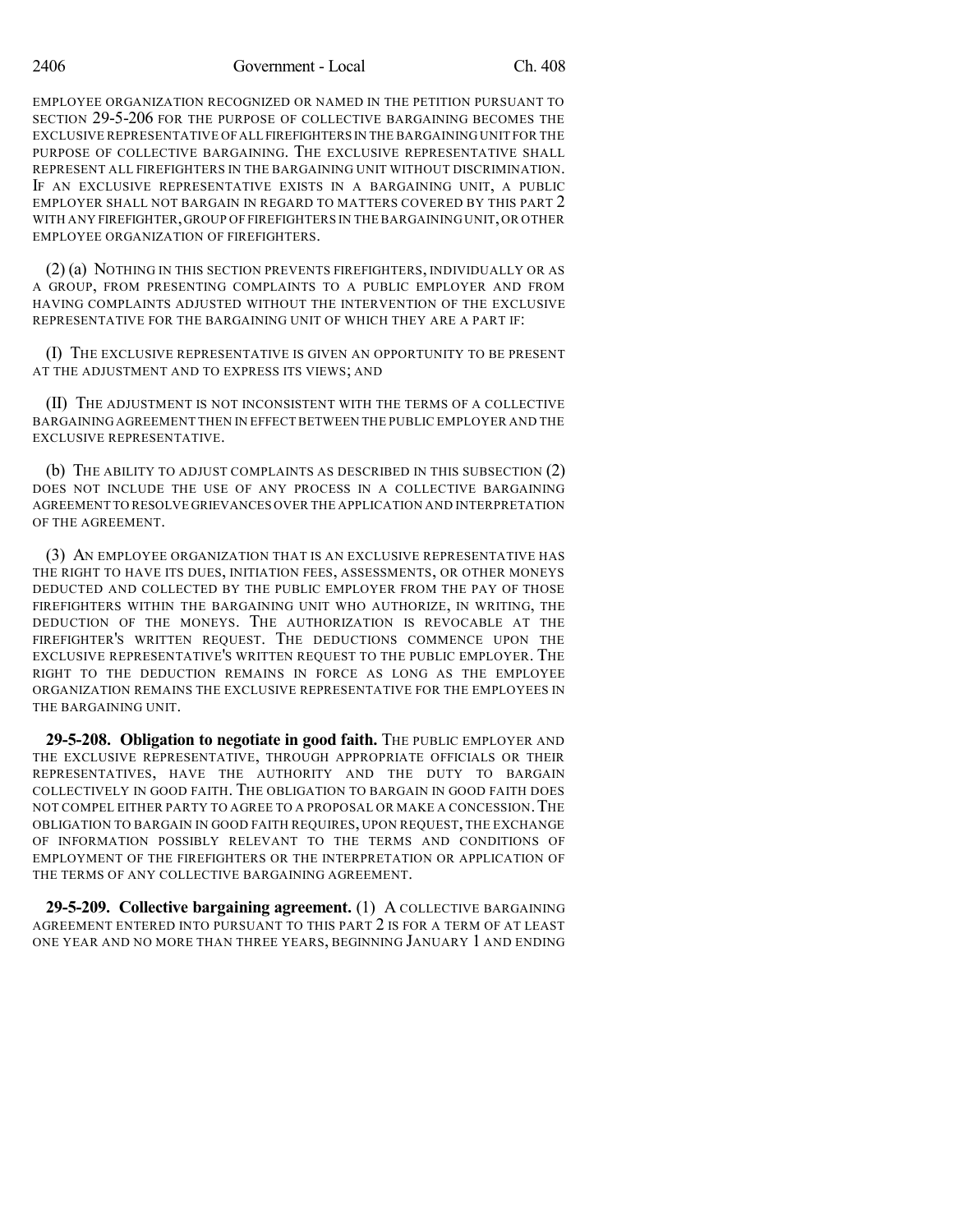DECEMBER 31,UNLESS A DIFFERENT BEGINNING DATE IS AGREED TO BY THE PARTIES, RECOMMENDED BY THE ADVISORY FACT-FINDER AND ACCEPTED BY THE PARTIES,OR SET AS A RESULT OF A SPECIAL ELECTION.

(2) IF A PARTY REQUESTS COLLECTIVE BARGAINING BY SENDING NOTICE TO THE OTHER PARTY, COLLECTIVE BARGAINING IS REQUIRED TO TAKE PLACE NO LATER THAN JULY 15 OF THE LAST YEAR OF THE EXISTING COLLECTIVE BARGAINING AGREEMENT OR, IN THE CASE OF A NEWLY CERTIFIED OR RECOGNIZED EXCLUSIVE REPRESENTATIVE,BY JULY 15OF THE YEAR IN WHICH BARGAINING WILL TAKE PLACE. IF NO PARTY REQUESTS BARGAINING UNDER THIS SECTION BY JULY 15 OF THE LAST YEAR OF AN EXISTING COLLECTIVE BARGAINING AGREEMENT, THE AGREEMENT WILL CONTINUE FOR THE NEXT CALENDAR YEAR UNLESS THE PARTIES AGREE TO NEGOTIATE AND REACH A VOLUNTARY AGREEMENT ON ALL TERMS OF A NEW CONTRACT.

(3) THE PUBLIC EMPLOYER AND THE EXCLUSIVE REPRESENTATIVE SHALL BEGIN COLLECTIVE BARGAINING FOR THE PURPOSE OF CREATING A NEW COLLECTIVE BARGAINING AGREEMENT NO LATER THAN AUGUST 25 AFTER NOTICE TO BEGIN COLLECTIVE BARGAINING IS GIVEN PURSUANT TO SUBSECTION (2) OF THIS SECTION.

(4) A COLLECTIVE BARGAINING AGREEMENT MAY CONTAIN PROVISIONS REQUIRING ALL MEMBERS OF THE BARGAINING UNIT, AS A CONDITION OF EMPLOYMENT, TO PAY NECESSARY FEES AND EXPENSES GERMANE TO COLLECTIVE BARGAINING AND ENFORCEMENT OF A COLLECTIVE BARGAINING AGREEMENT THAT ARE INCURRED BY THE EXCLUSIVE REPRESENTATIVE.

**29-5-210. Impasse resolution.** (1) AT ANY TIME AFTER THIRTY DAYS FROM THE START OF THE BARGAINING PROCESS, EITHER PARTY MAY DECLARE AN IMPASSE IN NEGOTIATIONS. IF AN IMPASSE IS DECLARED, AN ADVISORY FACT-FINDER MUST BE APPOINTED IN THE MANNER DESCRIBED IN SUBSECTION (2) OF THIS SECTION.

(2) (a) WITHIN THREE DAYS AFTER AN IMPASSE IS DECLARED, THE EXCLUSIVE REPRESENTATIVE OR THE PUBLIC EMPLOYER SHALL NOTIFY THE AMERICAN ARBITRATION ASSOCIATION, A SUCCESSOR ORGANIZATION, OR A SIMILAR ORGANIZATION AGREED UPON BY BOTH PARTIES, REFERRED TO IN THIS SECTION AS THE "ARBITRATION ORGANIZATION",AND REQUEST THE ARBITRATION ORGANIZATION TO SUBMIT SIMULTANEOUSLY TO EACH PARTY WITHIN FOURTEEN DAYS AN IDENTICAL LIST OF SEVEN PERSONS QUALIFIED TO SERVE AS AN ADVISORY FACT-FINDER. THE PARTIES MAY AGREE UPON AN ADVISORY FACT-FINDER THAT IS NOT ON THE LIST REQUESTED.

(b) WITHIN TEN DAYS AFTER THE ARBITRATION ORGANIZATION DELIVERS THE LIST TO THE PARTIES PURSUANT TO PARAGRAPH (a) OF THIS SUBSECTION (2),EACH PARTY MAY STRIKE TWO NAMES FROM THE LIST, RANK THE REMAINING NAMES IN ORDER OF PREFERENCE, AND RETURN THE LIST TO THE ARBITRATION ORGANIZATION. IF A PARTY DOES NOTRETURN THE LIST WITHIN THE SPECIFIED TIME,ALL PERSONS NAMED IN THE LIST ARE DEEMED ACCEPTABLE TO THAT PARTY.

(c) WITHIN TEN DAYS AFTER THE LAST LIST IS RETURNED TO THE ARBITRATION ORGANIZATION PURSUANT TO PARAGRAPH (b) OF THIS SUBSECTION (2), OR WITHIN TEN DAYS AFTER THE TIME THE LIST MUST BE RETURNED BY THE PARTIES,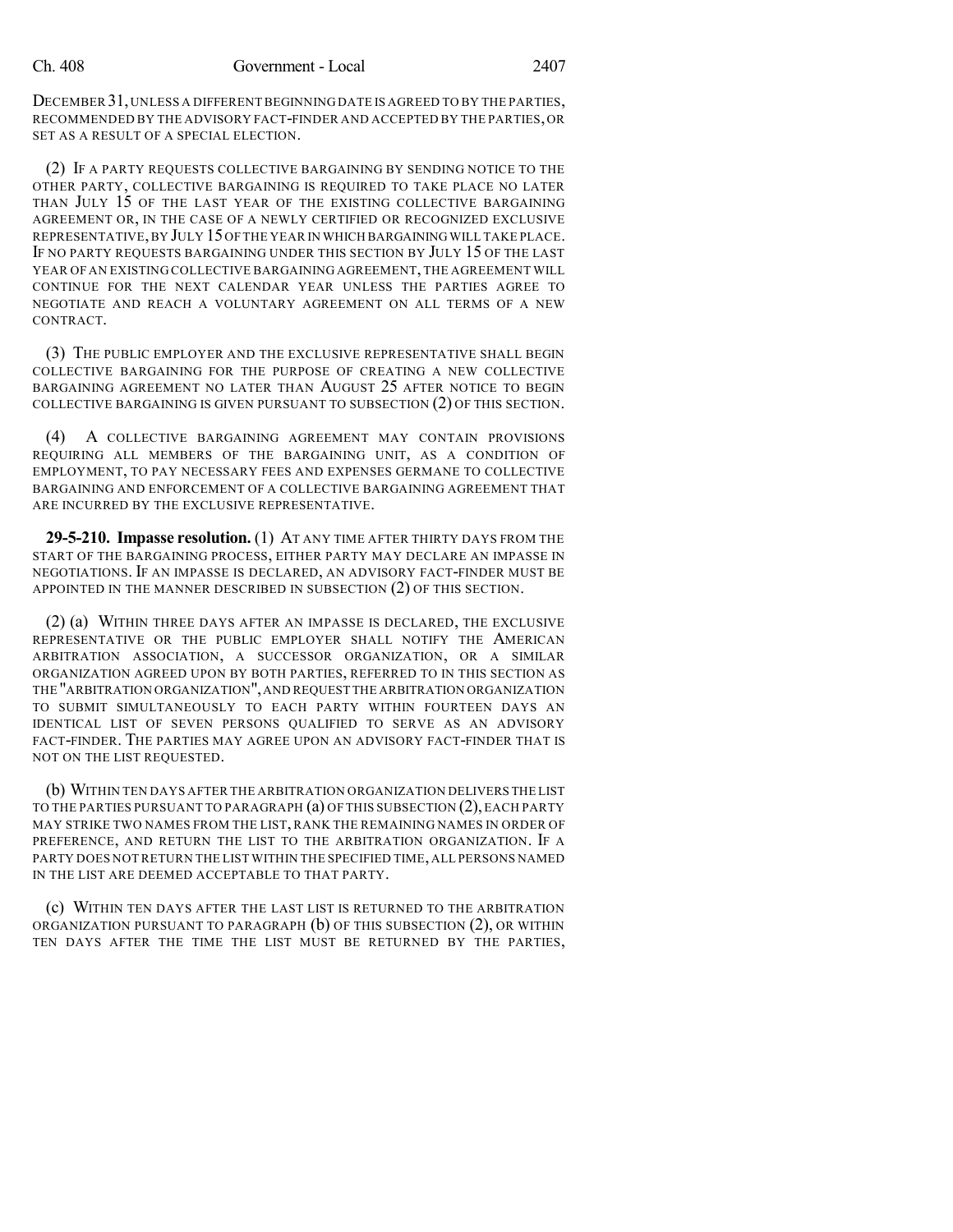WHICHEVER IS EARLIER, THE ARBITRATION ORGANIZATION SHALL APPOINT ONE ADVISORY FACT-FINDER FROM THE PERSONS WHO HAVE BEEN APPROVED ON BOTH LISTS AND SHALL NOTIFY THE PARTIES OF THE APPOINTMENT.

(3) THE ADVISORY FACT-FINDER SHALL HOLD A HEARING ON THE UNRESOLVED ISSUES BETWEEN THE PARTIES WITHIN THIRTY DAYS AFTER BEING APPOINTED. THE ADVISORY FACT-FINDER SHALL GIVE WRITTEN NOTICE OF THE TIME AND PLACE OF THE HEARING TO THE PARTIES NO LATER THAN TEN DAYS BEFORE THE HEARING. THE HEARING MUST BE INFORMAL, AND THE RULES OF EVIDENCE PREVAILING IN JUDICIAL PROCEEDINGS ARE NOT BINDING. THE ADVISORY FACT-FINDER MAY RECEIVE INTO EVIDENCE ANY DOCUMENTARY EVIDENCE AND OTHER INFORMATION DEEMED RELEVANT BY THE ADVISORY FACT-FINDER. THE ADVISORY FACT-FINDER MAY ADMINISTER OATHS AND REQUIRE BY SUBPOENA THE ATTENDANCE AND TESTIMONY OF WITNESSES AND THE PRODUCTION OF BOOKS, RECORDS, AND OTHER EVIDENCE RELEVANT TO THE ISSUES PRESENTED FOR DETERMINATION. IF A PERSON REFUSES TO OBEY A SUBPOENA, TAKE AN OATH, OR TESTIFY, OR IF ANY WITNESS, PARTY, OR ATTORNEY IS GUILTY OF CONTEMPT WHILE IN ATTENDANCE AT A HEARING, THE ADVISORY FACT-FINDER MAY, OR THE ATTORNEY GENERAL SHALL, IF REQUESTED, INVOKE THE AID OF THE DISTRICT COURT OF THE COUNTY IN WHICH THE HEARING IS BEING HELD, AND THE COURT SHALL ISSUE AN APPROPRIATE ORDER. THE COURT MAY PUNISH A FAILURE TO OBEY THE ORDER AS CONTEMPT.

(4) THE HEARING CONDUCTED BY THE ADVISORY FACT-FINDER MUST BE CONCLUDED WITHIN TEN DAYS AFTER THE HEARING BEGINS. WITH NOTICE TO THE ADVISORY FACT-FINDER AT THE CONCLUSION OF THE HEARING,A PARTY MAY SUBMIT A WRITTEN BRIEF TO THE ADVISORY FACT-FINDER WITHIN TEN DAYS AFTER THE CONCLUSION OF THE HEARING.

(5) WITHIN THIRTY DAYS AFTER RECEIPT OF THE LAST WRITTEN BRIEF FROM A PARTY, OR WITHIN THIRTY DAYS AFTER THE CONCLUSION OF THE HEARING IF NEITHER PARTY NOTIFIED THE ADVISORY FACT-FINDER OF ITS INTENT TO FILE A WRITTEN BRIEF, THE ADVISORY FACT-FINDER SHALL RENDER A DECISION RECOMMENDING A PEACEFUL AND JUST SETTLEMENT OF THE UNRESOLVED ISSUES BETWEEN THE EXCLUSIVE REPRESENTATIVE AND THE PUBLIC EMPLOYER. THE DECISION IS LIMITED TO A RECOMMENDATION OF WHICH PORTION OF THE FINAL OFFERS MADE BY EACH PARTY ON EACH ISSUE IN DISPUTE SHOULD BE ACCEPTED. THE DECISION MUST INCLUDE WRITTEN FINDINGS AND A WRITTEN OPINION ON THE ISSUES PRESENTED. THE ADVISORY FACT-FINDER SHALL MAIL OR OTHERWISE DELIVER A COPY OF THE WRITTEN DECISION TO THE EXCLUSIVE REPRESENTATIVE AND THE PUBLIC EMPLOYER.

(6) IN ARRIVING AT A DECISION, THE ADVISORY FACT-FINDER SHALL CONSIDER:

(a) THE INTERESTS AND WELFARE OF THE PUBLIC;

(b) THE COMPENSATION, HOURS, AND TERMS AND CONDITIONS OF EMPLOYMENT OF THE FIREFIGHTERS INVOLVED IN THE COLLECTIVE BARGAINING IN COMPARISON WITH THE COMPENSATION, HOURS, AND TERMS AND CONDITIONS OF EMPLOYMENT, INCLUDING FIREFIGHTER SAFETY ISSUES, OF OTHER FIREFIGHTERS IN COMPARABLE COMMUNITIES AS DETERMINED BY THE ADVISORY FACT-FINDER;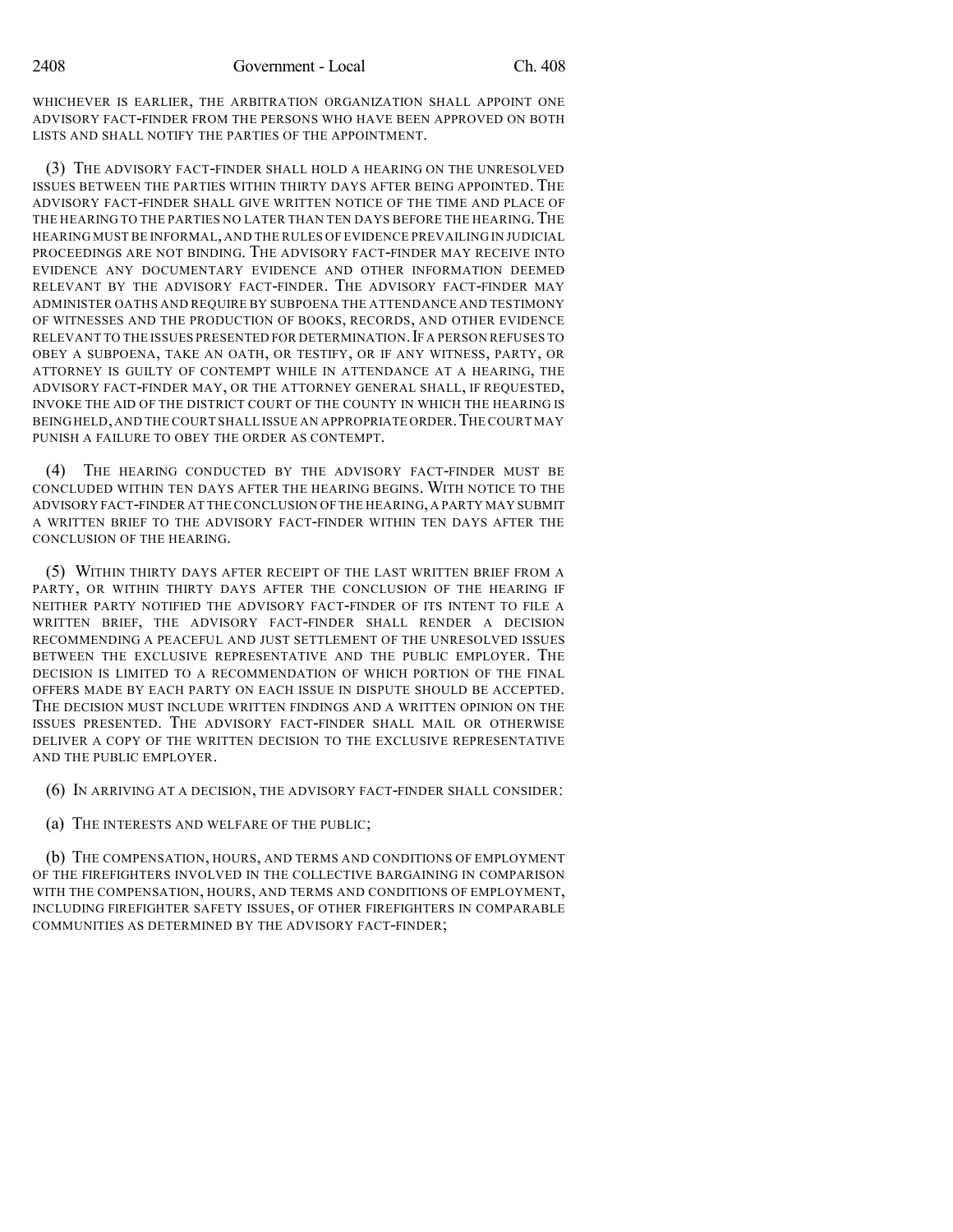(c) STIPULATIONS OF THE PARTIES;

(d) THE LAWFUL AUTHORITY OF THE PUBLIC EMPLOYER;

(e) THE FINANCIAL ABILITY OF THE PUBLIC EMPLOYER TO MEET THE COSTS OF ANY PROPOSED SETTLEMENT;

(f) CHANGES IN THE COST OF LIVING; AND

(g) OTHER FACTORS THAT ARE NORMALLY OR TRADITIONALLY TAKEN INTO CONSIDERATION IN THE DETERMINATION OF COMPENSATION, HOURS, AND TERMS AND CONDITIONS OFEMPLOYMENT THROUGH VOLUNTARY COLLECTIVE BARGAINING, INTEREST ARBITRATION, OR OTHERWISE BETWEEN PARTIES IN PUBLIC OR PRIVATE EMPLOYMENT.

(7) THE ADVISORY FACT-FINDER SHALL GIVE DUE WEIGHT TO EACH FACTOR LISTED IN SUBSECTION (6) OF THIS SECTION. IF THE ADVISORY FACT-FINDER DETERMINES THAT A FACTOR LISTED IN SUBSECTION (6) OF THIS SECTION IS NOT RELEVANT,THE ADVISORY FACT-FINDER SHALL STATE IN THE FINDINGS THE SPECIFIC REASON WHY THE FACTOR IS NOT RELEVANT TO THE ADVISORY FACT-FINDER'S DETERMINATION.

(8) THE EXCLUSIVE REPRESENTATIVE AND THE PUBLIC EMPLOYER SHALL EQUALLY BEAR THE COST OF THE ADVISORY FACT-FINDER AND RELATED HEARINGS.

(9) (a) THE PUBLIC EMPLOYER AND THE EXCLUSIVE REPRESENTATIVE HAVE FOURTEEN DAYS AFTER THE ISSUANCE OF THE ADVISORY FACT-FINDER'S DECISION TO CONSIDER THE RECOMMENDATIONS AND FURTHER NEGOTIATE THE DISPUTED ISSUES. NO LATER THAN THE END OF THE FOURTEEN-DAY PERIOD, THE PUBLIC EMPLOYER AND THE EXCLUSIVE REPRESENTATIVE SHALL NOTIFY THE OTHER PARTY WHETHER IT ACCEPTS OR REJECTS THE RECOMMENDATIONS ON EACH OF THE REMAINING UNRESOLVED ISSUES. IF EITHER PARTY REJECTS ANY OF THE RECOMMENDATIONS, THE FINAL OFFERS OF THE PARTIES ON ALL OF THE ISSUES REMAINING UNRESOLVED SHALL BE SUBMITTED AS ALTERNATIVE SINGLE MEASURES TO A VOTE OF THE REGISTERED ELECTORS OF THE PUBLIC EMPLOYER AT A SPECIAL ELECTION. THE REGISTERED ELECTORS SHALL SELECT EITHER THE FINAL OFFER OF THE PUBLIC EMPLOYER OR THE FINAL OFFER OF THE EXCLUSIVE REPRESENTATIVE, AS PRESENTED TO THE ADVISORY FACT-FINDER. ISSUES AGREED TO DURING THE FOURTEEN-DAY PERIOD SPECIFIED IN THIS SUBSECTION (9) MUST NOT BE INCLUDED IN THE FINAL OFFERS SUBMITTED TO THE REGISTERED ELECTORS. THE PARTY THAT REFUSES TO ACCEPT THERECOMMENDATIONS OF THE ADVISORY FACT-FINDER SHALL PAY THE COST OF THE SPECIAL ELECTION. IF BOTH PARTIES REFUSE TO ACCEPT THE ADVISORY FACT-FINDER'S RECOMMENDATIONS, THE PUBLIC EMPLOYER AND THE EXCLUSIVE REPRESENTATIVE SHALL PAY THE COST OF THE SPECIAL ELECTION EQUALLY.

(b) THE SPECIAL ELECTION MUST NOT BE HELD IN CONJUNCTION WITH, OR ON THE SAME DAY AS, ANY OTHER ELECTION AND MAY BE HELD ON ANY DATE SET BY THE PUBLIC EMPLOYER AS LONG AS IT IS HELD NO MORE THAN NINETY DAYS AFTER THE DATE OF THE REJECTION OF AN ADVISORY FACT-FINDER'SRECOMMENDATION AND AT LEAST THIRTY DAYS' NOTICE IS GIVEN.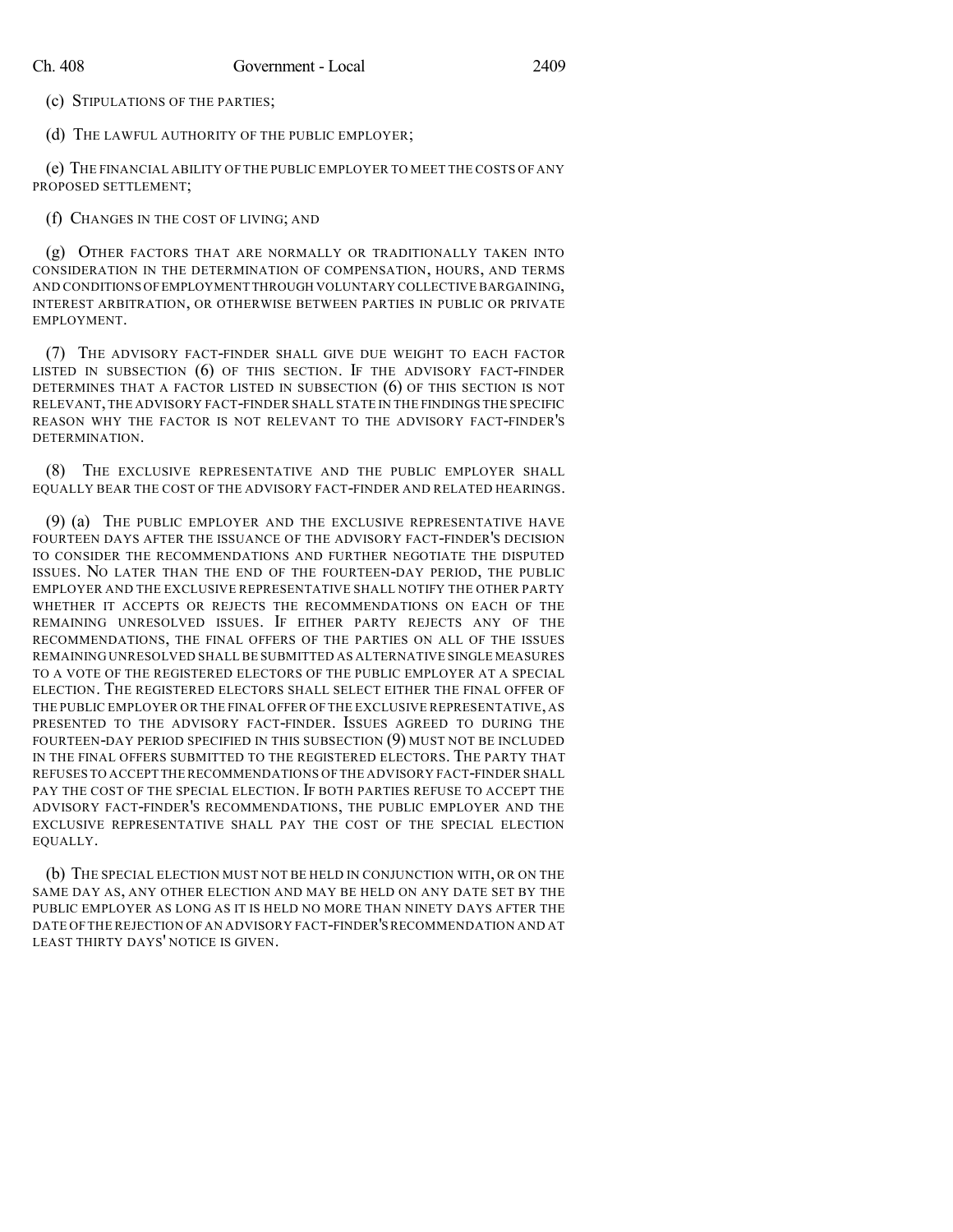(10) NOTHING IN THIS PART 2 PROHIBITS OR IMPEDES A PUBLIC EMPLOYER AND AN EXCLUSIVE REPRESENTATIVE FROM CONTINUING TO BARGAIN IN GOOD FAITH OR FROM USING THE SERVICES OF A MEDIATOR AT ANY TIME DURING COLLECTIVE BARGAINING. IF AT ANY POINT IN THE ADVISORY FACT-FINDING PROCEEDINGS THE PARTIES ARE ABLE TO CONCLUDE THE DISPUTE, OR ANY PORTION THEREOF, WITH A VOLUNTARILY REACHED AGREEMENT, THE PARTIES SHALL NOTIFY THE ADVISORY FACT-FINDER OF THE AGREEMENT, AND THE ADVISORY FACT-FINDER SHALL TERMINATE THE PROCEEDINGS OR DISCONTINUE THE CONSIDERATION OF AN ISSUE RESOLVED BY THE AGREEMENT. IF AN AGREEMENT IS REACHED AFTER A SPECIAL ELECTION HAS BEEN SCHEDULED AND THE ELECTION CANNOT BE CANCELED OR ISSUES CANNOT BE REMOVED FROM THE BALLOT, THE VOTES ON THE FINAL OFFERS OF THE PUBLIC EMPLOYER AND THE EXCLUSIVE REPRESENTATIVE SHALL NOT BE COUNTED.

(11) DURING IMPASSE RESOLUTION PROCEEDINGS CONDUCTED PURSUANT TO THIS SECTION,EXISTING COMPENSATION, HOURS, AND OTHER TERMS AND CONDITIONS OF EMPLOYMENT MAY NOT BE CHANGED EXCEPT BY AN AGREEMENT BETWEEN THE PUBLIC EMPLOYER AND THE EXCLUSIVE REPRESENTATIVE, BUT ANY SUCH AGREEMENT MUST BE WITHOUT PREJUDICE TO EITHER PARTY'S RIGHTS OR POSITION IN THE ADVISORY FACT-FINDER'S HEARING. ANY CHANGES IN THE COLLECTIVE BARGAINING AGREEMENT FROM THE EXPIRED AGREEMENT MUST BE RETROACTIVE TO JANUARY 1 UNLESS THE PARTIES AGREE OTHERWISE.

(12) THE PARTIES MAY AGREE TO EXTEND ANY OF THE TIME LIMITS SPECIFIED IN THIS PART 2 EXCEPT THE DATE FOR BEGINNING BARGAINING.

(13) THE PUBLIC EMPLOYER SHALL MODIFY ANY ADOPTED BUDGET TO COMPLY WITH THE RESULTS OF ACCEPTED RECOMMENDATIONS FROM AN ADVISORY FACT-FINDER OR OF A SPECIAL ELECTION HELD PURSUANT TO THIS SECTION.

**29-5-211. Strikes prohibited.** A FIREFIGHTER OR EMPLOYEE ORGANIZATION SHALL NOT STRIKE. NOTHING IN THIS SECTION LIMITS OR IMPAIRS THE RIGHT OF ANY FIREFIGHTER TO LAWFULLY EXPRESS OR COMMUNICATE A COMPLAINT OR OPINION ON ANY MATTER RELATED TO COMPENSATION, HOURS, OR TERMS AND CONDITIONS OF EMPLOYMENT.

**29-5-212. Existing bargaining relationships.** (1) THE COLLECTIVE BARGAINING PROVISIONS OF THIS PART 2 DO NOT APPLY TO ANY HOME RULE CITY THAT HAS LANGUAGE IN ITS CHARTER ON THE EFFECTIVE DATE OF THIS PART 2 THAT PROVIDES FOR A COLLECTIVE BARGAINING PROCESS FOR FIREFIGHTERS EMPLOYED BY THE HOME RULE CITY. THIS PART 2 APPLIES TO ALL OTHER PUBLIC EMPLOYERS, INCLUDING HOME RULE CITIES WITHOUT LANGUAGE IN THEIR CHARTERS THAT ADDRESS A COLLECTIVE BARGAINING PROCESS FOR FIREFIGHTERS.

(2) A BARGAINING UNIT IN EXISTENCE ON THE EFFECTIVE DATE OF THIS PART 2 REMAINS THE BARGAINING UNIT UNLESS THE BARGAINING UNIT IS MODIFIED BY VOLUNTARY AGREEMENT BETWEEN THE EXCLUSIVE REPRESENTATIVE AND THE PUBLIC EMPLOYER OR AS OTHERWISE PROVIDED BY THIS PART 2.

(3) AN EMPLOYEE ORGANIZATION RECOGNIZED BY A PUBLIC EMPLOYER AS THE EXCLUSIVE REPRESENTATIVE FOR A BARGAINING UNIT AS OF THE EFFECTIVE DATE OF